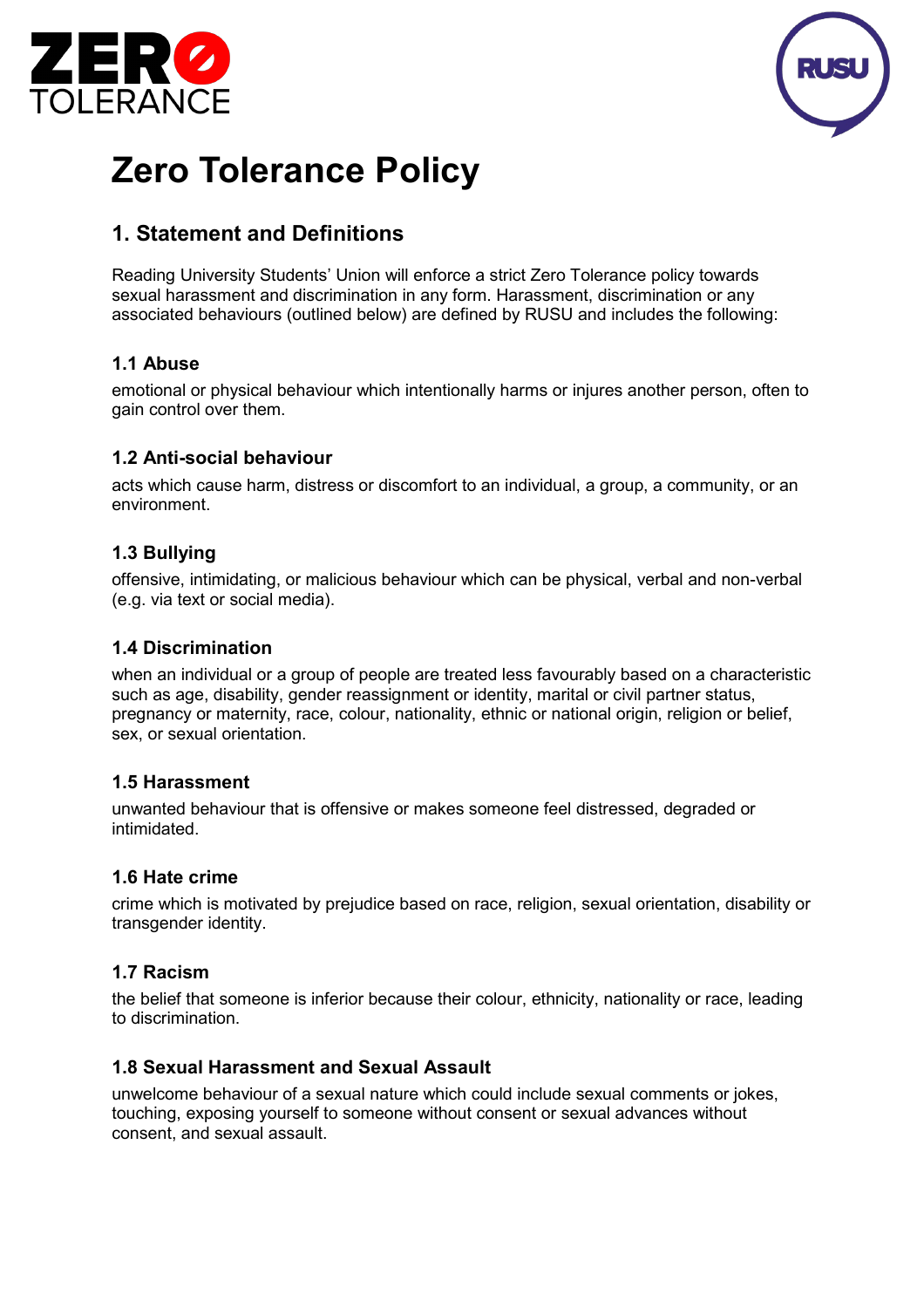## **1.9 Violence**

behaviour involving physical force intended to hurt, damage, or kill a person or animal.

# **2. Unacceptable behaviours**

This list of behaviours is not meant to be comprehensive but will outline behaviours which

are deemed to be unacceptable and will not be tolerated in the Students' Union<br>2.1 Unwelcome sexual gestures, comments or innuendos with a sexual over

2.1 Unwelcome sexual gestures, comments or innuendos with a sexual overtone<br>2.2 Unwelcome and/or irrelevant questions about vour personal life (including sex Unwelcome and/or irrelevant questions about your personal life (including sex,

- romance and sexual orientation)<br>2.3 Groping, pinching, slappir 2.3 Groping, pinching, slapping or touching another's body without their effective consent<br>2.4 Exposing vourself to someone
- 
- 2.4 Exposing yourself to someone<br>2.5 Entering the toilet that does no Entering the toilet that does not best accommodate your gender identity

2.6 Derogatory comments based on various characteristics (outlined in 1.4 Discrimination)

# **3. Reporting and Handling of Reports**

Reporting may manifest itself in different forms, as it is not necessarily the victim who will come forward, but potentially a witness or bystander instead.

3.1 When a customer§ needs to report an incident, they may do so by speaking to any member of staff or security team. They can do so by using the Ask for Angela initiative to alert the member of staff that they are in a distressing or uncomfortable situation that they need to be removed from. All staff will be aware of their responsibilities and deal with the situation safely and efficiently. Staff include all bar staff, security staff, Venue Management and the RUSU Welfare Officer. If necessary, students will be signposted to the University's Support Services (primarily the Student Welfare Team based in Carrington).

3.2 All members of staff will be able to signpost a customer to the online reporting system facilitated by the University of Reading, #NeverOK. In addition to this, they will be able to outline the process of reports to the reportee, which can also be found on the relevant web pages (reading.ac.uk/neverok or rusu.co.uk/neverok).

3.3 If the online reporting system is not suitable for the reportee, then it can be made clear the potential alternatives to take this matter further (see 6. Signposting to other services and authorities). There is also the option of being able to talk in person away from the time of the event, however we do encourage customers to come forwards at the time of the event for the fastest possible response.

3.4 Bystander reporting should be taken just as seriously as any individual reporting the same behaviour being conducted against themselves. The same processes are available to the bystander as would be the process for an individual who reported an incident against themselves.

## **4. Promotion of the Policy**

4.1 The premises shall ensure the policy is consistently advertised to its visitors and staff.

4.2 The logo will be included on promotional material, including posters, leaflets and email signatures.

4.3 Posters of the logo and other information on the policy will be displayed as a permanent fixture in reception and by the bar.